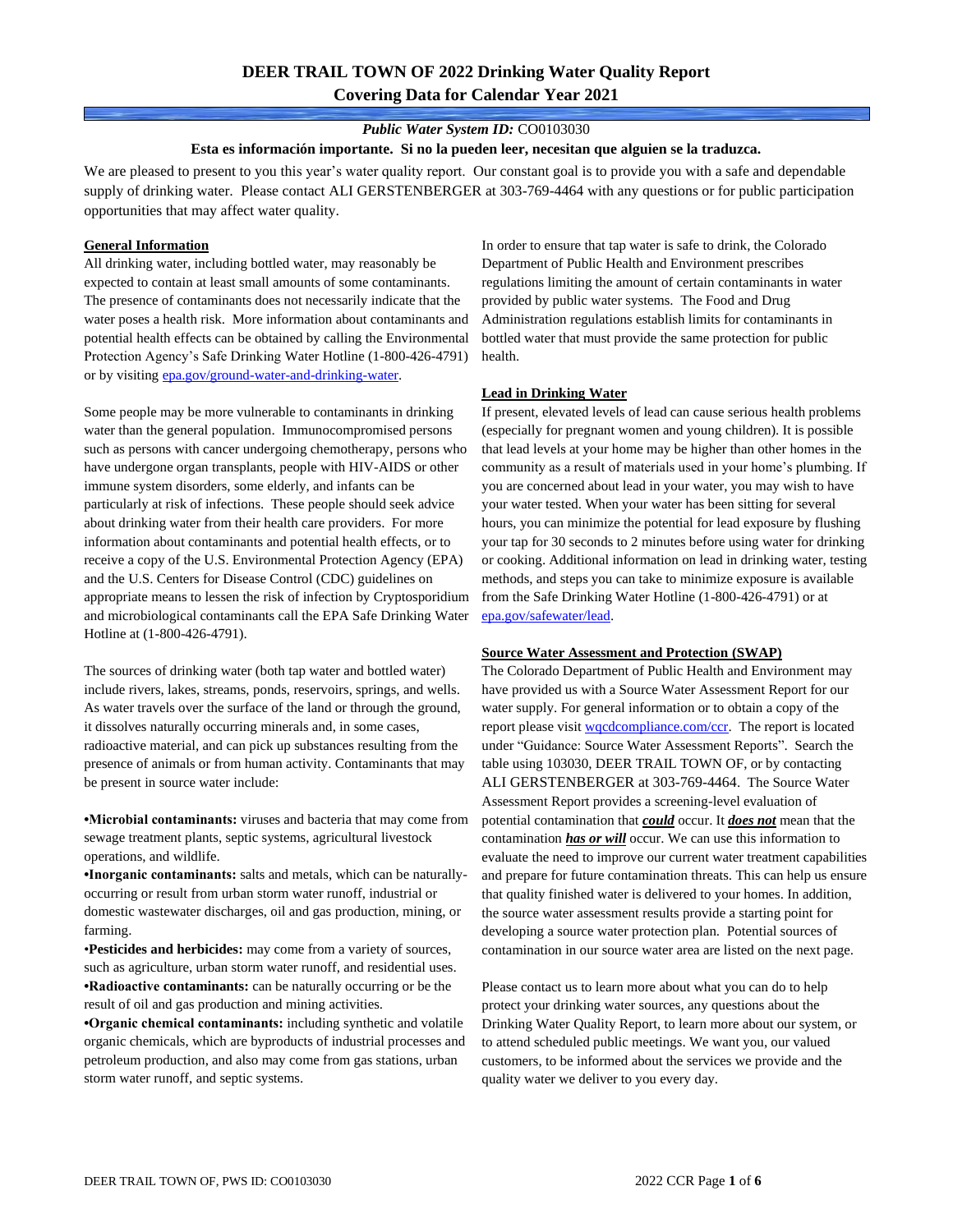# **Our Water Sources**

| <b>Sources (Water Type - Source Type)</b>      | <b>Potential Source(s) of Contamination</b>                   |
|------------------------------------------------|---------------------------------------------------------------|
|                                                |                                                               |
|                                                | Permitted Wastewater Discharge Sites, Aboveground,            |
| WEST WELL (Groundwater-Well)                   | Underground and Leaking Storage Tank Sites, Other Facilities, |
| NORTH WELL (Groundwater-Well)                  | Commercial/Industrial/Transportation, High Intensity          |
| HILL TOP WELL AKA EAST WELL (Groundwater-Well) | Residential, Low Intensity Residential, Fallow, Small Grains, |
|                                                | Pasture / Hay, Septic Systems, Road Miles                     |
|                                                |                                                               |

## **Terms and Abbreviations**

- **Maximum Contaminant Level (MCL)** − The highest level of a contaminant allowed in drinking water.
- **Treatment Technique (TT)** − A required process intended to reduce the level of a contaminant in drinking water.
- **Health-Based** − A violation of either a MCL or TT.
- **Non-Health-Based** − A violation that is not a MCL or TT.
- **Action Level (AL)** − The concentration of a contaminant which, if exceeded, triggers treatment and other regulatory requirements.
- **Maximum Residual Disinfectant Level (MRDL)** − The highest level of a disinfectant allowed in drinking water. There is convincing evidence that addition of a disinfectant is necessary for control of microbial contaminants.
- **Maximum Contaminant Level Goal (MCLG)** − The level of a contaminant in drinking water below which there is no known or expected risk to health. MCLGs allow for a margin of safety.
- **Maximum Residual Disinfectant Level Goal (MRDLG)** − The level of a drinking water disinfectant, below which there is no known or expected risk to health. MRDLGs do not reflect the benefits of the use of disinfectants to control microbial contaminants.
- **Violation (No Abbreviation)** − Failure to meet a Colorado Primary Drinking Water Regulation.
- **Formal Enforcement Action (No Abbreviation)** − Escalated action taken by the State (due to the risk to public health, or number or severity of violations) to bring a non-compliant water system back into compliance.
- **Variance and Exemptions (V/E)** − Department permission not to meet a MCL or treatment technique under certain conditions.
- **Gross Alpha (No Abbreviation)** − Gross alpha particle activity compliance value. It includes radium-226, but excludes radon 222, and uranium.
- **Picocuries per liter (pCi/L)** Measure of the radioactivity in water.
- **Nephelometric Turbidity Unit (NTU)** − Measure of the clarity or cloudiness of water. Turbidity in excess of 5 NTU is just noticeable to the typical person.
- **Compliance Value (No Abbreviation)** Single or calculated value used to determine if regulatory contaminant level (e.g. MCL) is met. Examples of calculated values are the 90<sup>th</sup> Percentile, Running Annual Average (RAA) and Locational Running Annual Average (LRAA).
- **Average (x-bar)** − Typical value.
- **Range (R)**  $-$  Lowest value to the highest value.
- **Sample Size (n)** − Number or count of values (i.e. number of water samples collected).
- **Parts per million = Milligrams per liter (ppm = mg/L)** − One part per million corresponds to one minute in two years or a single penny in \$10,000.
- **Parts per billion = Micrograms per liter (ppb = ug/L)** − One part per billion corresponds to one minute in 2,000 years, or a single penny in \$10,000,000.
- **Not Applicable**  $(N/A)$  Does not apply or not available.
- **Level 1 Assessment** A study of the water system to identify potential problems and determine (if possible) why total coliform bacteria have been found in our water system.
- **Level 2 Assessment** A very detailed study of the water system to identify potential problems and determine (if possible) why an E. coli MCL violation has occurred and/or why total coliform bacteria have been found in our water system on multiple occasions.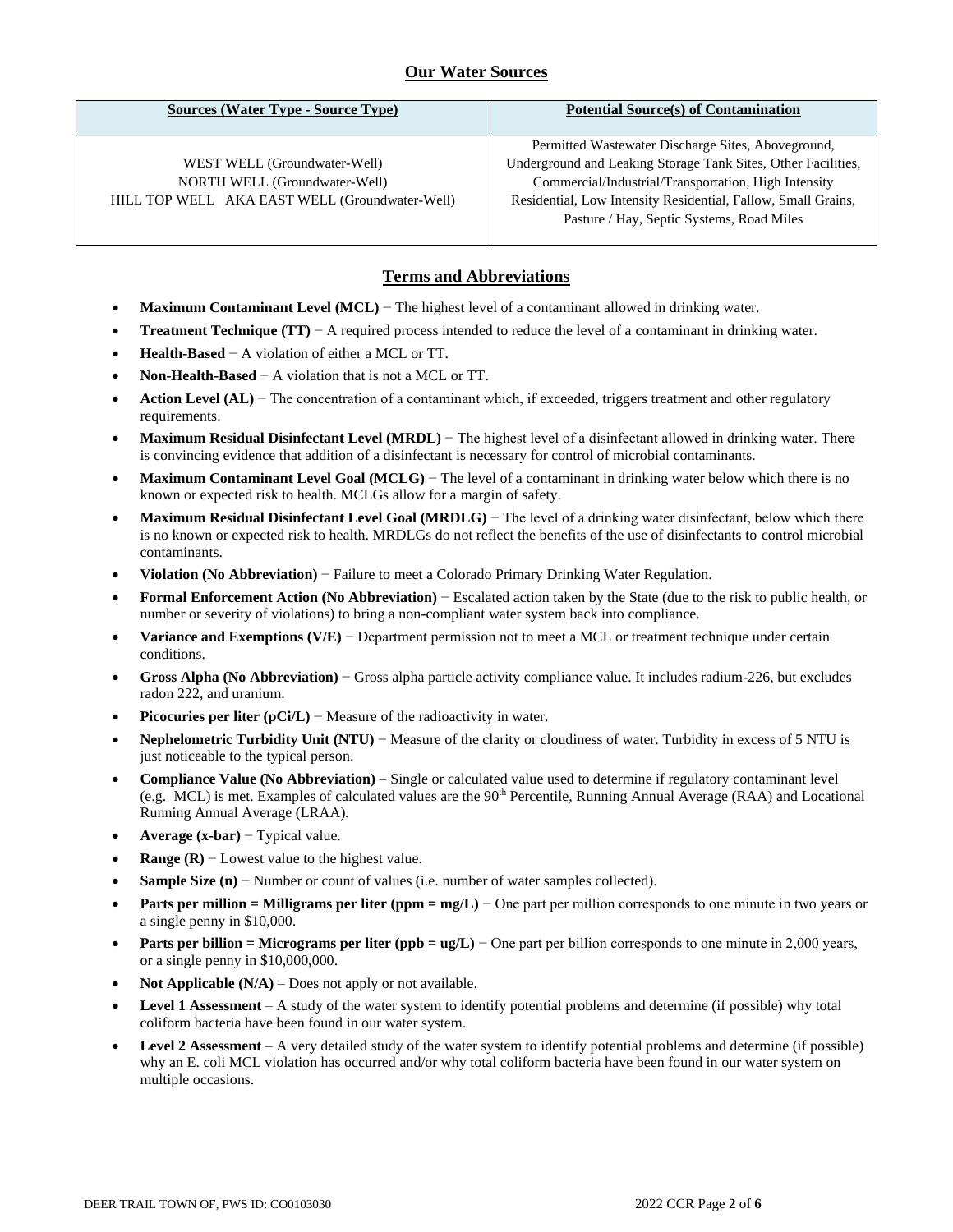## **Detected Contaminants**

DEER TRAIL TOWN OF routinely monitors for contaminants in your drinking water according to Federal and State laws. The following table(s) show all detections found in the period of January 1 to December 31, 2021 unless otherwise noted. The State of Colorado requires us to monitor for certain contaminants less than once per year because the concentrations of these contaminants are not expected to vary significantly from year to year, or the system is not considered vulnerable to this type of contamination. Therefore, some of our data, though representative, may be more than one year old. Violations and Formal Enforcement Actions, if any, are reported in the next section of this report.

**Note:** Only detected contaminants sampled within the last 5 years appear in this report. If no tables appear in this section then no contaminants were detected in the last round of monitoring.

|                                    | Disinfectants Sampled in the Distribution System<br><b>TT Requirement:</b> At least 95% of samples per period (month or quarter) must be at least 0.2 ppm $OR$<br>If sample size is less than 40 no more than 1 sample is below 0.2 ppm<br><b>Typical Sources:</b> Water additive used to control microbes |                |                                                |                              |                        |             |  |  |  |  |
|------------------------------------|------------------------------------------------------------------------------------------------------------------------------------------------------------------------------------------------------------------------------------------------------------------------------------------------------------|----------------|------------------------------------------------|------------------------------|------------------------|-------------|--|--|--|--|
| <b>Disinfectant</b><br><b>Name</b> | <b>Time Period</b>                                                                                                                                                                                                                                                                                         | <b>Results</b> | <b>Number of Samples</b><br><b>Below Level</b> | <b>Sample</b><br><b>Size</b> | TT<br><b>Violation</b> | <b>MRDL</b> |  |  |  |  |
| Chlorine                           | December, 2021<br>Lowest period percentage of samples<br>$4.0$ ppm<br>No<br>$\theta$<br>meeting TT requirement: 100%                                                                                                                                                                                       |                |                                                |                              |                        |             |  |  |  |  |

| Lead and Copper Sampled in the Distribution System |             |                  |               |                |                  |               |                   |                        |  |  |
|----------------------------------------------------|-------------|------------------|---------------|----------------|------------------|---------------|-------------------|------------------------|--|--|
| Contaminant                                        | <b>Time</b> | 90 <sup>th</sup> | <b>Sample</b> | Unit of        | 90 <sup>th</sup> | <b>Sample</b> | 90 <sup>th</sup>  | <b>Typical Sources</b> |  |  |
| <b>Name</b>                                        | Period      | Percentile       | <b>Size</b>   | <b>Measure</b> | Percentile       | <b>Sites</b>  | <b>Percentile</b> |                        |  |  |
|                                                    |             |                  |               |                | AL               | Above         | AL                |                        |  |  |
|                                                    |             |                  |               |                |                  | AL            | <b>Exceedance</b> |                        |  |  |
|                                                    |             |                  |               |                |                  |               |                   |                        |  |  |
| Copper                                             | 09/11/2021  | 0.07             | 10            | ppm            | 1.3              | $\Omega$      | No                | Corrosion of           |  |  |
|                                                    | to          |                  |               |                |                  |               |                   | household plumbing     |  |  |
|                                                    | 09/15/2021  |                  |               |                |                  |               |                   | systems; Erosion of    |  |  |
|                                                    |             |                  |               |                |                  |               |                   | natural deposits       |  |  |
|                                                    |             |                  |               |                |                  |               |                   |                        |  |  |

|                                        | Disinfection Byproducts Sampled in the Distribution System |         |                       |                              |                                  |            |             |                                |                                             |  |  |
|----------------------------------------|------------------------------------------------------------|---------|-----------------------|------------------------------|----------------------------------|------------|-------------|--------------------------------|---------------------------------------------|--|--|
| <b>Name</b>                            | Year                                                       | Average | Range<br>$Low - High$ | <b>Sample</b><br><b>Size</b> | <b>Unit of</b><br><b>Measure</b> | <b>MCL</b> | <b>MCLG</b> | <b>MCL</b><br><b>Violation</b> | <b>Typical Sources</b>                      |  |  |
| Total<br>Haloacetic<br>Acids<br>(HAA5) | 2021                                                       | 8.85    | 8.4 to 9.3            | 2                            | ppb                              | 60         | N/A         | N <sub>o</sub>                 | Byproduct of drinking<br>water disinfection |  |  |
| Total<br>Trihalome<br>thanes<br>(TTHM) | 2021                                                       | 32.35   | 23.7 to 41            | 2                            | ppb                              | 80         | N/A         | N <sub>o</sub>                 | Byproduct of drinking<br>water disinfection |  |  |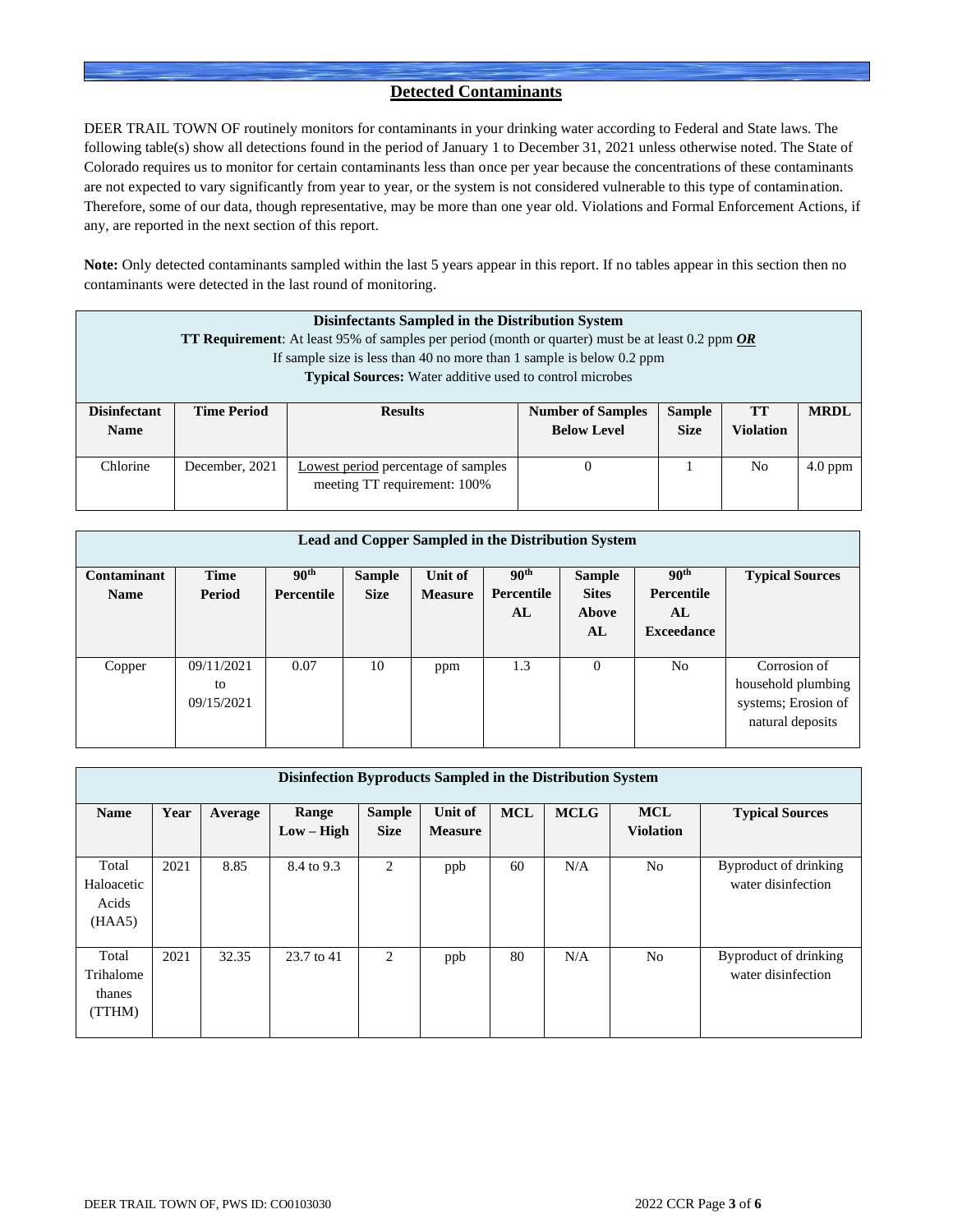|                            | Radionuclides Sampled at the Entry Point to the Distribution System |         |                        |                              |                           |            |             |                                |                                |  |  |
|----------------------------|---------------------------------------------------------------------|---------|------------------------|------------------------------|---------------------------|------------|-------------|--------------------------------|--------------------------------|--|--|
| Contaminant<br><b>Name</b> | Year                                                                | Average | Range<br>$Low - High$  | <b>Sample</b><br><b>Size</b> | Unit of<br><b>Measure</b> | <b>MCL</b> | <b>MCLG</b> | <b>MCL</b><br><b>Violation</b> | <b>Typical Sources</b>         |  |  |
| Gross Alpha                | 2020                                                                | 1.71    | $0.8 \text{ to } 2.63$ | 2                            | pCi/L                     | 15         | $\theta$    | N <sub>0</sub>                 | Erosion of<br>natural deposits |  |  |
| Combined<br>Radium         | 2020                                                                | 0.55    | $0.2 \text{ to } 0.9$  | 2                            | pCi/L                     | 5          | $\theta$    | N <sub>0</sub>                 | Erosion of<br>natural deposits |  |  |
| Combined<br>Uranium        | 2020                                                                | 0.5     | $0$ to 1               | $\mathfrak{D}$               | ppb                       | 30         | $\theta$    | N <sub>o</sub>                 | Erosion of<br>natural deposits |  |  |

|                            | Inorganic Contaminants Sampled at the Entry Point to the Distribution System                                                                                                                                                                                                                                                                                                                                                                                                                                                                                                                                                                                             |              |                       |                              |                           |                |                |                                |                                                                                                                                                |  |
|----------------------------|--------------------------------------------------------------------------------------------------------------------------------------------------------------------------------------------------------------------------------------------------------------------------------------------------------------------------------------------------------------------------------------------------------------------------------------------------------------------------------------------------------------------------------------------------------------------------------------------------------------------------------------------------------------------------|--------------|-----------------------|------------------------------|---------------------------|----------------|----------------|--------------------------------|------------------------------------------------------------------------------------------------------------------------------------------------|--|
| Contaminant<br><b>Name</b> | Year                                                                                                                                                                                                                                                                                                                                                                                                                                                                                                                                                                                                                                                                     | Average      | Range<br>$Low - High$ | <b>Sample</b><br><b>Size</b> | Unit of<br><b>Measure</b> | <b>MCL</b>     | <b>MCLG</b>    | <b>MCL</b><br><b>Violation</b> | <b>Typical Sources</b>                                                                                                                         |  |
| Barium                     | 2020                                                                                                                                                                                                                                                                                                                                                                                                                                                                                                                                                                                                                                                                     | 0.02         | $0.02$ to $0.02$      | $\overline{2}$               | ppm                       | $\mathbf{2}$   | 2              | No                             | Discharge of<br>drilling wastes;<br>discharge from<br>metal refineries;<br>erosion of natural<br>deposits                                      |  |
| Chromium                   | 2020                                                                                                                                                                                                                                                                                                                                                                                                                                                                                                                                                                                                                                                                     | 2.5          | $2$ to $3$            | $\sqrt{2}$                   | ppb                       | 100            | 100            | No                             | Discharge from<br>steel and pulp<br>mills; erosion of<br>natural deposits                                                                      |  |
| Fluoride                   | 2020                                                                                                                                                                                                                                                                                                                                                                                                                                                                                                                                                                                                                                                                     | 1.41         | 0.6 to 2.21           | $\overline{2}$               | ppm                       | $\overline{4}$ | $\overline{4}$ | N <sub>o</sub>                 | Erosion of natural<br>deposits; water<br>additive which<br>promotes strong<br>teeth; discharge<br>from fertilizer and<br>aluminum<br>factories |  |
| Nitrate                    | 2021                                                                                                                                                                                                                                                                                                                                                                                                                                                                                                                                                                                                                                                                     | 0.05         | $0$ to $0.1$          | $\overline{2}$               | ppm                       | 10             | 10             | N <sub>o</sub>                 | Runoff from<br>fertilizer use;<br>leaching from<br>septic tanks,<br>sewage; erosion of<br>natural deposits                                     |  |
| Selenium                   | 2020                                                                                                                                                                                                                                                                                                                                                                                                                                                                                                                                                                                                                                                                     | $\mathbf{1}$ | $1$ to $1$            | $\overline{2}$               | ppb                       | 50             | 50             | No                             | Discharge from<br>petroleum and<br>metal refineries;<br>erosion of natural<br>deposits; discharge<br>from mines                                |  |
|                            | Fluoride: This is an alert about your drinking water and a cosmetic dental problem that might affect children under nine years of<br>age. At low levels, fluoride can help prevent cavities, but children drinking water containing more than 2 parts per million (ppm)<br>of fluoride may develop cosmetic discoloration of their permanent teeth (dental fluorosis). The drinking water provided by your<br>community water system has a fluoride concentration above 2 parts per million (ppm), but below 4 parts per million (ppm).<br>Dental fluorosis, in its moderate or severe forms, may result in a brown staining and/or pitting of the permanent teeth. This |              |                       |                              |                           |                |                |                                |                                                                                                                                                |  |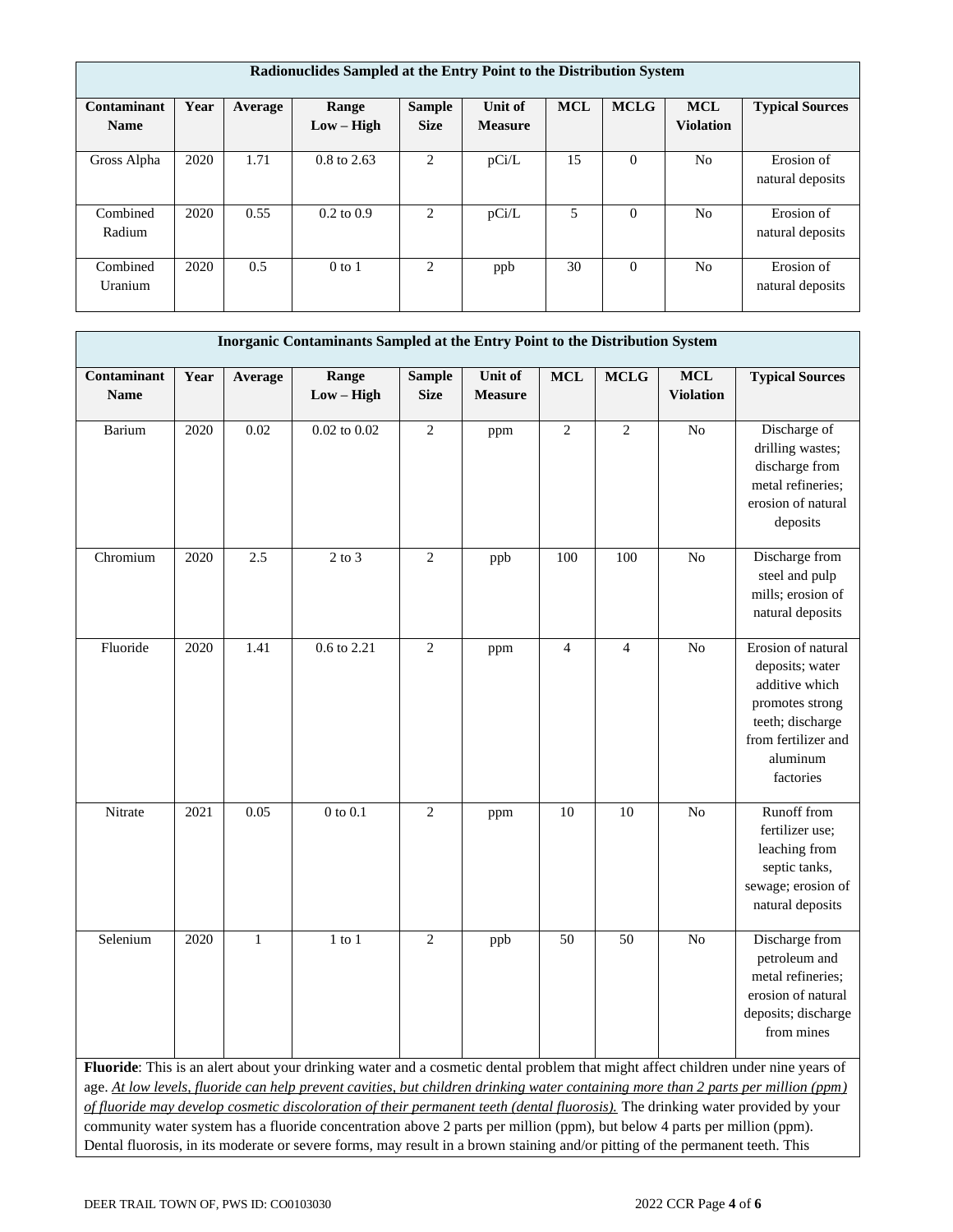| Inorganic Contaminants Sampled at the Entry Point to the Distribution System                                                                                                                                                                                                                                                                                                                                                                                                                                                                                                                                                                                                                                                                                                                                                                                                                                                                                                                                                                                                                                                                                                                                |                                                                                                                           |  |  |  |  |  |  |  |  |  |
|-------------------------------------------------------------------------------------------------------------------------------------------------------------------------------------------------------------------------------------------------------------------------------------------------------------------------------------------------------------------------------------------------------------------------------------------------------------------------------------------------------------------------------------------------------------------------------------------------------------------------------------------------------------------------------------------------------------------------------------------------------------------------------------------------------------------------------------------------------------------------------------------------------------------------------------------------------------------------------------------------------------------------------------------------------------------------------------------------------------------------------------------------------------------------------------------------------------|---------------------------------------------------------------------------------------------------------------------------|--|--|--|--|--|--|--|--|--|
| Contaminant                                                                                                                                                                                                                                                                                                                                                                                                                                                                                                                                                                                                                                                                                                                                                                                                                                                                                                                                                                                                                                                                                                                                                                                                 | <b>MCLG</b><br>Unit of<br><b>MCL</b><br><b>Sample</b><br><b>MCL</b><br><b>Typical Sources</b><br>Year<br>Range<br>Average |  |  |  |  |  |  |  |  |  |
|                                                                                                                                                                                                                                                                                                                                                                                                                                                                                                                                                                                                                                                                                                                                                                                                                                                                                                                                                                                                                                                                                                                                                                                                             |                                                                                                                           |  |  |  |  |  |  |  |  |  |
| $Low - High$<br><b>Size</b><br><b>Measure</b><br><b>Violation</b><br><b>Name</b><br>problem occurs only in developing teeth, before they erupt from the gums. Children under nine years of age should be provided<br>with alternative sources of drinking water or water that has been treated to remove the fluoride to avoid the possibility of staining<br>and pitting of their permanent teeth. You may also want to contact your dentist about proper use by young children of fluoride-<br>containing products. Older children and adults may safely drink the water.<br>Drinking water containing more than 4 parts per million (ppm) of fluoride (the Colorado Department of Public Health and<br>Environment's drinking water standard) can increase your risk of developing bone disease. Your drinking water does not contain<br>more than 4 parts per million (ppm) of fluoride, but we're required to notify you when we discover that the fluoride levels in your<br>drinking water exceed 2 parts per million (ppm) because of this cosmetic dental problem.<br>For more information, please contact us. Some home water treatment units are also available to remove fluoride from drinking |                                                                                                                           |  |  |  |  |  |  |  |  |  |

|             | <b>Secondary Contaminants**</b>                                                                                                |         |                                                                                        |               |         |                           |  |  |  |  |
|-------------|--------------------------------------------------------------------------------------------------------------------------------|---------|----------------------------------------------------------------------------------------|---------------|---------|---------------------------|--|--|--|--|
|             | ** Secondary standards are non-enforceable guidelines for contaminants that may cause cosmetic effects (such as skin, or tooth |         |                                                                                        |               |         |                           |  |  |  |  |
|             |                                                                                                                                |         | discoloration) or aesthetic effects (such as taste, odor, or color) in drinking water. |               |         |                           |  |  |  |  |
|             |                                                                                                                                |         |                                                                                        |               |         |                           |  |  |  |  |
| Contaminant | Year                                                                                                                           | Average | Range                                                                                  | <b>Sample</b> | Unit of | <b>Secondary Standard</b> |  |  |  |  |
| <b>Name</b> |                                                                                                                                |         | <b>Size</b><br>$Low - High$<br><b>Measure</b>                                          |               |         |                           |  |  |  |  |
|             |                                                                                                                                |         |                                                                                        |               |         |                           |  |  |  |  |
| Sodium      | 2020                                                                                                                           | 111.7   | 93.3 to 130.1                                                                          |               | ppm     | N/A                       |  |  |  |  |
|             |                                                                                                                                |         |                                                                                        |               |         |                           |  |  |  |  |